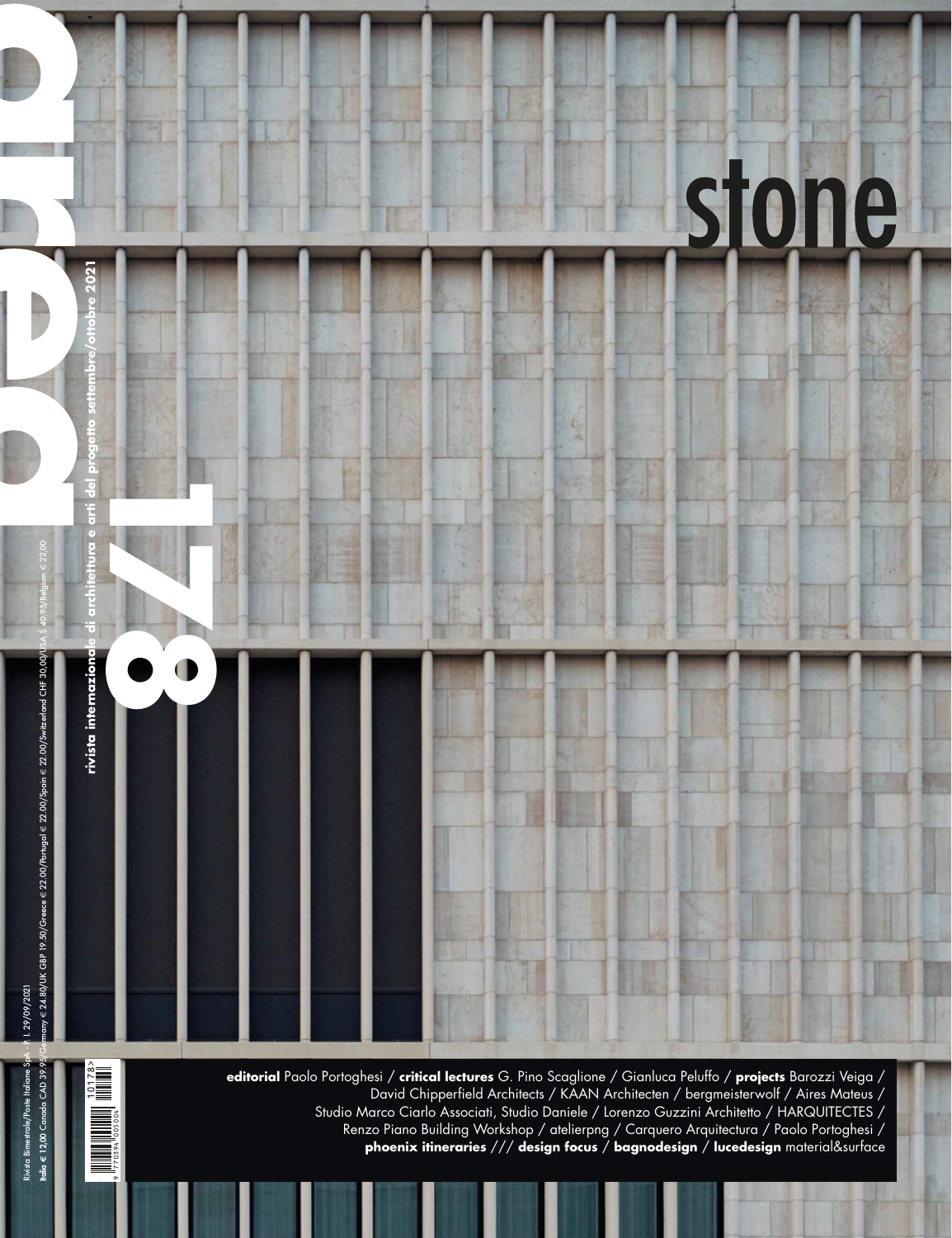## la delicatezza del cemento the finesse of concrete

text by Chiara Scalco